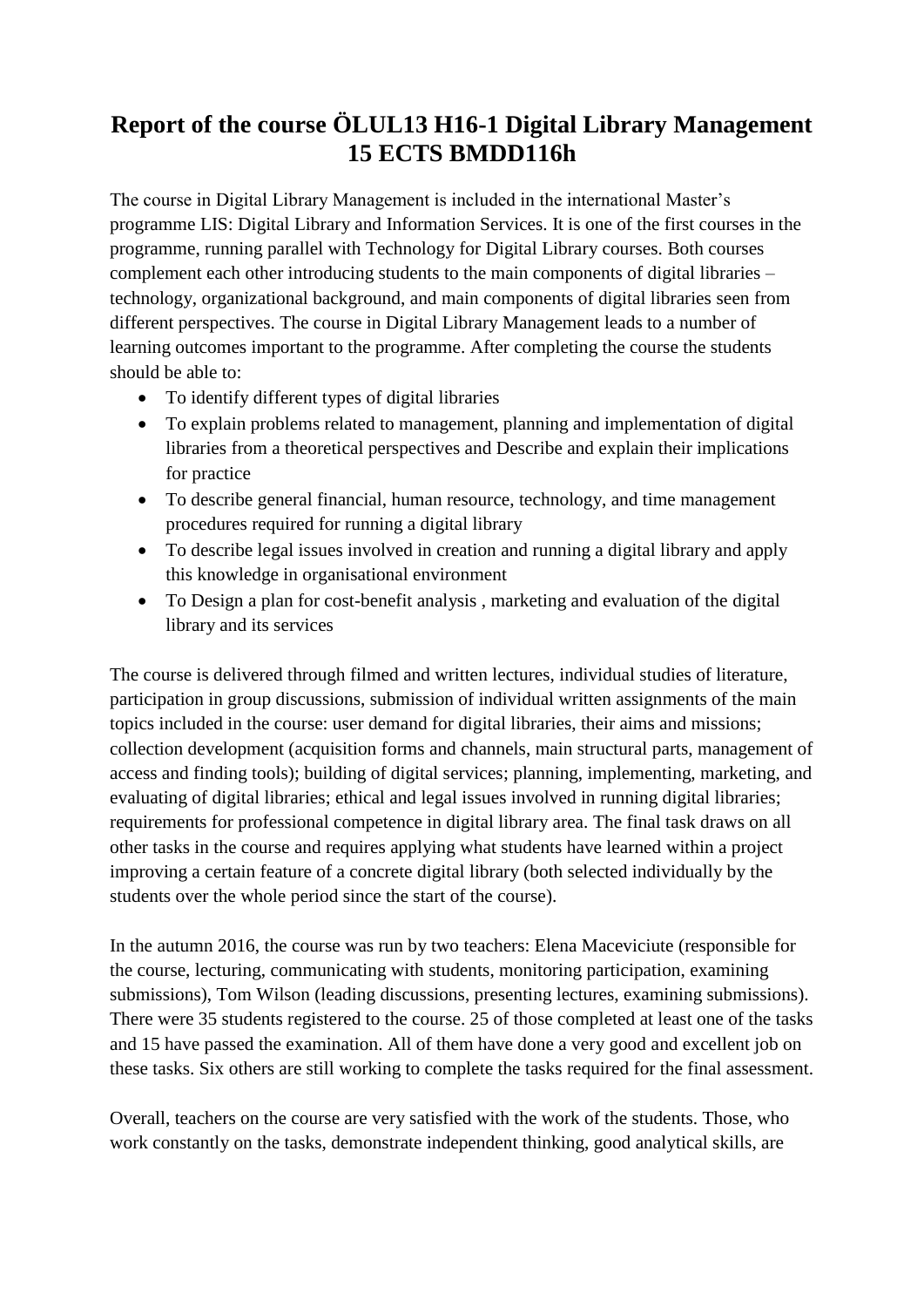interested and involved in studies. Some, of course, are less engaged or maybe lack study skills, but cover the ground by hard work.

Those, who had not finished the course so far, mainly run into the difficulties to balance the demands from the job or family life with studies. Two students from Rwanda have other problems related to the local context, such as poor connectivity, high work load, lack of study and English language skills, so we set different priorities for them, so as not to compromise the quality of studies and learning outcomes.

There are 10 students who have not submitted any task and have not participated in any course activity, though only 2 of them have never logged into the PingPong course site. Thus, we may expect that they have set other study priorities (we may see them re-registered to this course later) or decided that the programme does not meet their expectations and quit altogether.

11 (32%) out of registered students have filled the course evaluation questionnaire. The overall evaluation was very positive. The students appreciated the contents of the course, its connection to real digital libraries and their work. However, it also has shown that teachers should refer more to the actual learning outcomes and help students set their achievements in the light of those outcomes.

Some students mentioned topics that they enjoyed most and that could be expanded: ethics and legal issues, economics and leading staff.

The instruction material and lectures on PingPong, the amount and level of course literature, the meaningfulness of tasks to the studies, the number and level of tasks received highest scores. Only one student found the number of tasks too big. Two students have found the final task either unclear or repetition of the previous work, but the others have appreciated it as a synthesis of what they have learned and possibility to apply in solving a practical problems of their own.

All in all, the study materials and tasks seem to be in balance – challenging and motivating, but not stressful and disorienting. The deadlines of submissions coincided with submissions in other courses at the end of the term and two students felt that the quality of their work went down at that time. The content was also evaluated as very relevant, not irrelevant topics were mentioned and some should be expanded even to separate courses (e.g. ethical and legal issues in digital libraries).

Only one student assesses time spent on this course as more than 20 hours, most allocate from 10 to 20 hours per week, some between 5-10 hours. The difference may reflect not only the engagement, but also the demands from other parallel courses (Technology) that require from some students much greater input because they may be more different from previous studies. Spent time may also be related to the quality and freshness of study skills. Students also reported fluctuation in work intensity that increased before the delivery of tasks. Three